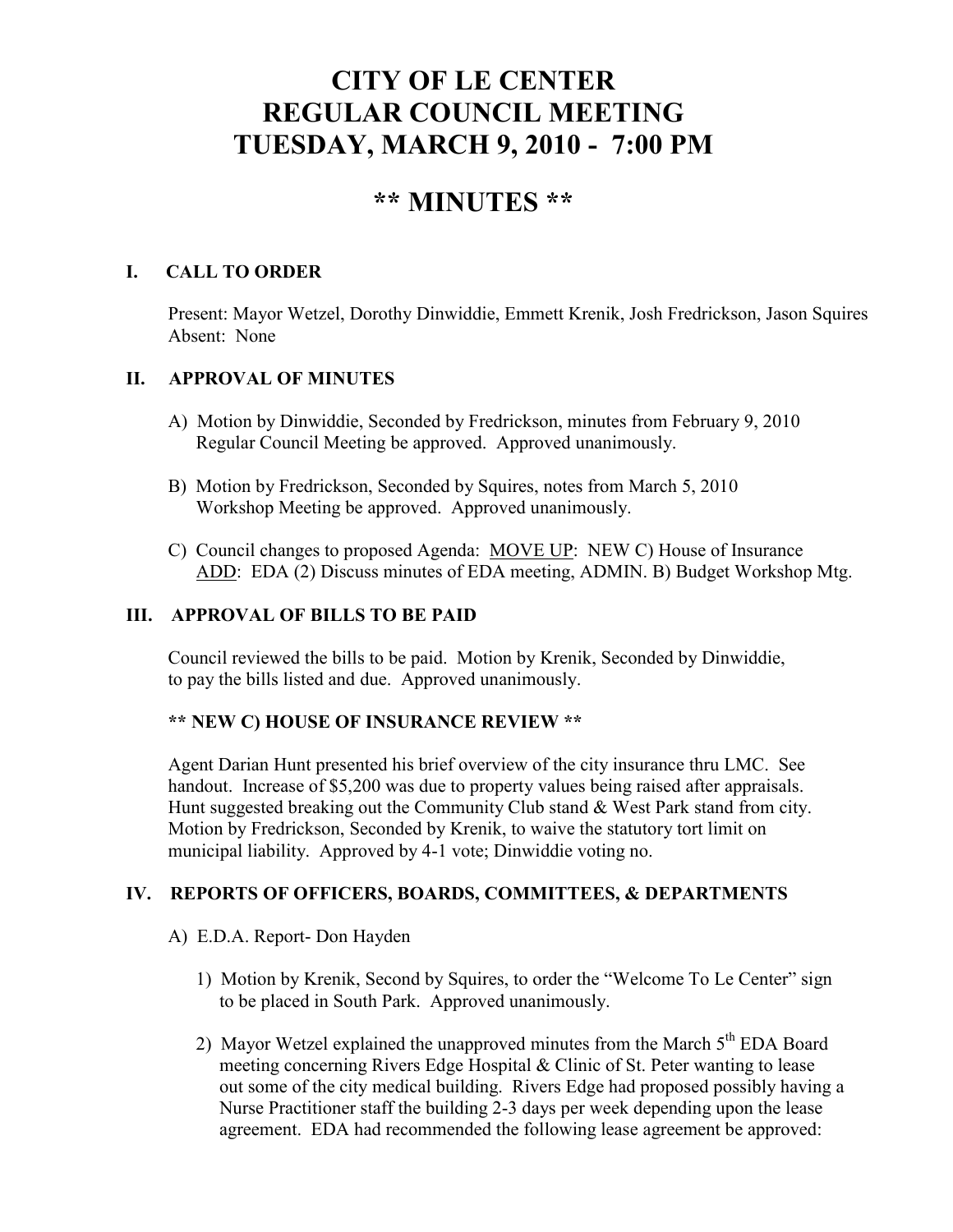1<sup>st</sup> year- no rent charged  $2<sup>nd</sup>$  year- no rent charged 3<sup>rd</sup> year- \$300 per month rent  $4<sup>th</sup>$  year- \$400 per month rent 5<sup>th</sup> year- \$500 per month rent

Based on signing a five year lease agreement. Rivers Edge will take the proposal back to their board for approval. Motion by Krenik, Seconded by Squires, to adopt the recommended lease agreement proposal from EDA. Approved unanimously.

B) P & Z Report- Corey Block

 Building Inspector Block reported: "building speak" has definitely increased in the construction community for 2010/ Spruce Motel will either be a motel policed by County Health Dept. or will be closed within 60 days.

C) Municipal Liquor Store

On-Sale Mgr. Mike Nelson gave a brief February report: Sales were \$63,490.97; down \$3,100 from January but up \$1800.00 from February 2009/ St. Pats celebration all set/ purchased two used portable bars for use at private wedding functions.

1) Much discussion on whether to purchase the Elmer's Building adjacent to the muni. Mgr. Nelson stated the deal was as good as could be offered; now was the time. The building cost was \$105,000 plus \$45,000 for fixing up the apts. and store front. Some Council felt the building was just too old. Clerk Collins stated the council could legally purchase the building with Revenue Bonds, using only net revenues from the Municipal to pay back the bonds, and not the taxing powers of the City.

 Motion by Krenik, Seconded by Dinwiddie, NOT to buy the Elmer's Building. Vote was 3-2 against motion. Voting yes to the motion- Krenik, Dinwiddie. Voting no to the motion- Squires, Fredrickson, Wetzel. Motion fails by 3-2 vote.

 Motion by Squires, Seconded by Fredrickson, YES buy the Elmer's Building. Vote was 3-2 in favor of motion. Voting yes to the motion- Squires, Fredrickson, Wetzel. Voting no to the motion- Krenik, Dinwiddie. Motion passes by 3-2 vote.

D) Police Department

Police Chief Pfarr reported on the police activities for month of February: 111 calls/ 2,675 miles patrolled. Pfarr reported its very quiet out there. Motion by Squires, Seconded by Krenik, to adopt State Joint Agreement resolution, thereby entering into a joint powers agreement with the State of Minnesota allowing Le Center access to the State I-Mobile Radio System on the police laptop. Approved unanimously.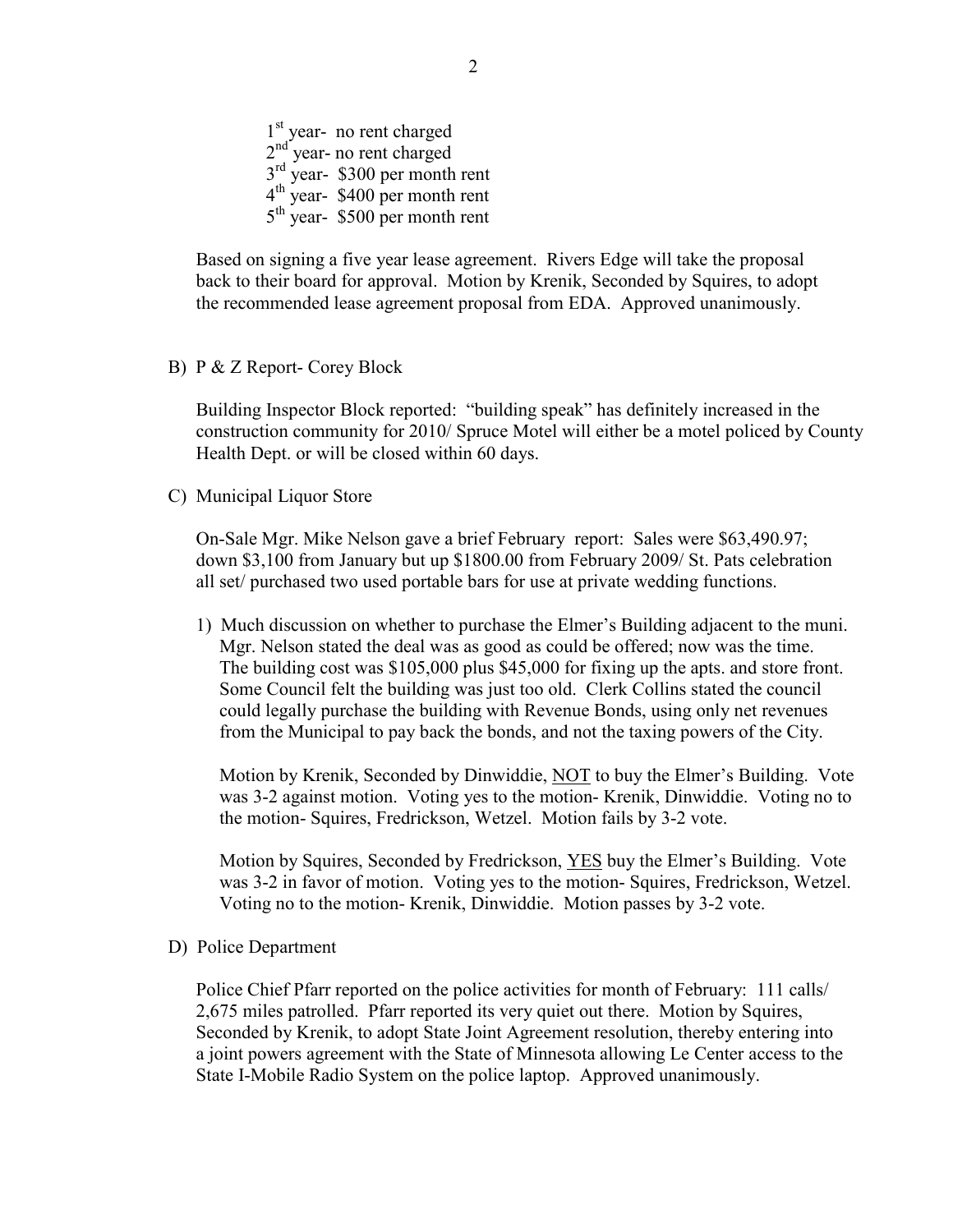E) Water, Sewer, Streets, Parks

Public Works Superintendent Curt Roemhildt gave his monthly report:

- Streets- sweeping sand for St. Pat's Parade.
- Parks- closed the skating rink.
- •Water- the DNR letter concerning our water supply plan from January council meeting was returned to them; hopefully accepted with our changes.
- Misc.- Supt. Roemhildt provided council with his list of budget reductions for 2010.
	- 1) Well #4 electrical problem- see Bolton & Menk letter to Trout Well. City will consider the failure as "under warranty". Trout will not get paid off.
	- 2) Narrow Band radios- brief mention of the list. City will go with "push-to-talk".
- F) Bolton & Menk Engineering- Engineer Joel Hawbaker
	- 1) 2010-11 USDA Project- no information on the report status.
	- 2) 2010 Minnesota Street Project- Hawbaker presented the Engineer's Report & Estimate: Total= \$2.2M Est. Project (City= \$651,261 - County= \$1,568,549) Based on the City's assessment policy of assessing 25% of construction costs to each abutting/ benefiting property owner; that equates to approx. \$87/lf of property owned.
		- a) Motion by Squires, Seconded by Dinwiddie, to adopt Resolution No. 2010B, thereby Receiving Engineer's Report & Estimate and Calling Hearing on Improvement. Approved unanimously.
		- b) Motion by Krenik, Seconded by Fredrickson, Set the Public Hearing on Improvements for Thursday, April 8, 2010  $\omega$  6:00 pm at city hall. Approved unanimously.

#### **V. PUBLIC FORUM**

There were no petitions, requests, or communications from the general public.

#### **VI. OLD BUSINESS**

- A) Motion by Squires, Seconded by Krenik, accept the committee recommendation to raise the water base fee by \$2.00 per month on each account to help cover the approx. \$32,500 loss in that fund. Discussed at Feb. meeting. Effective April 1<sup>st</sup>. Approved unanimously.
- B) Motion by Krenik, Seconded by Squires, accept the committee recommendation to adjust the EDU list for apartments & rental units. Committee reworked the list to reflect the proposed new water base fee and adjusted several of the credits some of the properties were receiving. Discussed at Feb. meeting. Effective April 1<sup>st</sup>. Approved unanimously.